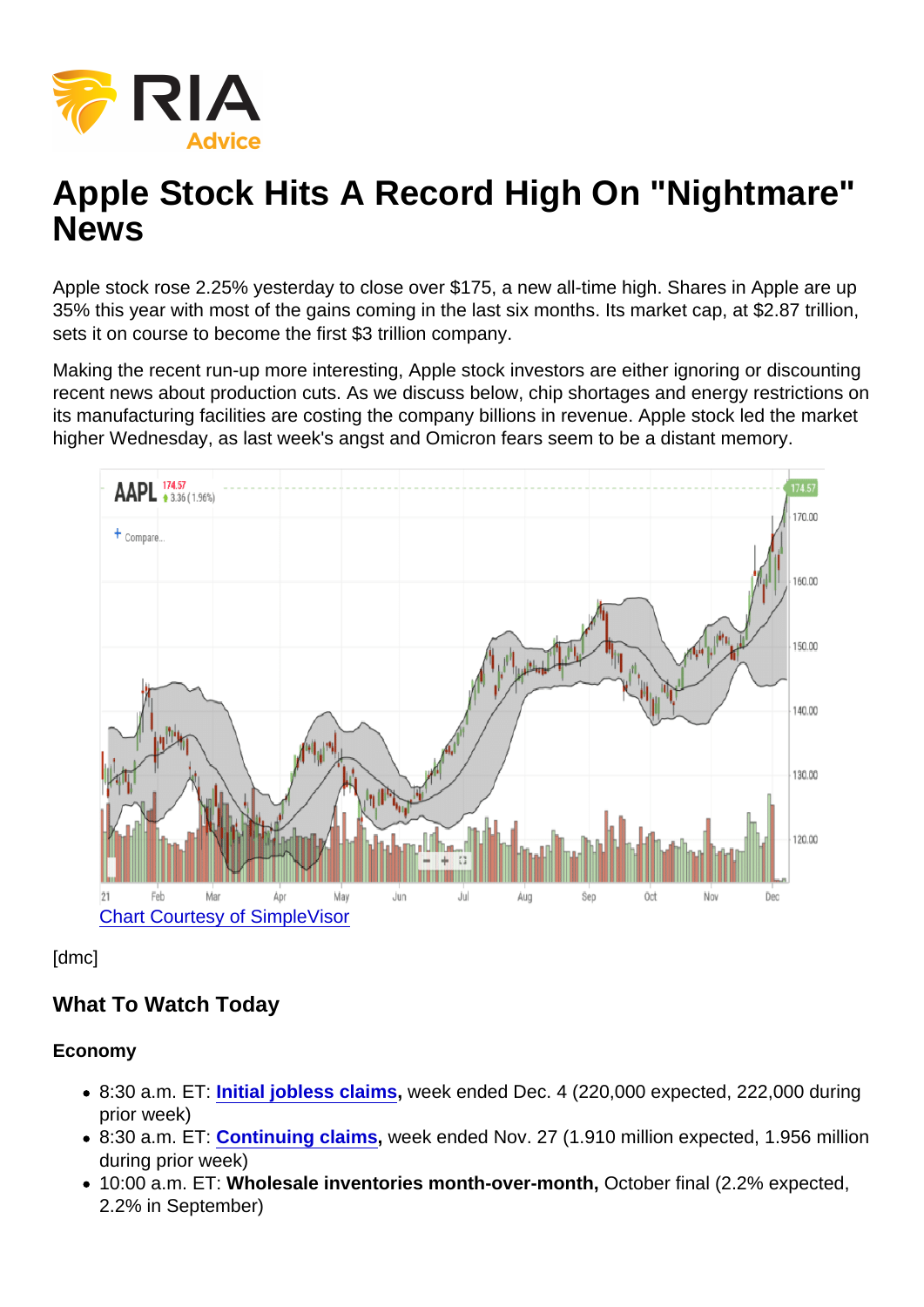12:00 p.m. ET: Household change in net worth, 3Q (\$5.849 trillion in 2Q)

#### Earnings

- 4:00 p.m. ET:?Chewy ( [CHWY](https://finance.yahoo.com/quote/CHWY))?to post adjusted losses of 1 cent on revenue of \$2.21 billion
- 4:05 p.m. ET:?Oracle ( [ORCL](https://finance.yahoo.com/quote/ORCL))?to post adjusted earnings of \$1.11 on revenue of \$10.21 billion
- 4:15 p.m. ET:?Broadcom ( [AVGO\)](https://finance.yahoo.com/quote/AVGO)?to post adjusted earnings of \$7.77 on revenue of \$7.35 billion
- 4:15 p.m. ET:?Costco ( [COST](https://finance.yahoo.com/quote/COST))?to post adjusted earnings of \$2.62 per share of \$49.55 billion

### Bull Market Is Back On

After a lot of teeth-gnashing and hand-wringing over the last two weeks, the bull market is back in play after yesterday's continuation of the break of the downtrend. Furthermore, with the market back above the 20-dma, the only resistance currently is the previous high in November.

In the short term, the market has moved quickly, so this morning's weak opening and failure at old highs is not surprising. Any consolidation near-term would set the market up nicely for the end-of-year Santa Rally.

After adding exposure last Friday, and on Monday, we are at full allocations for now. However, we are looking to use any weakness to overweight equity in our models heading into 2022.

Jobs Aplenty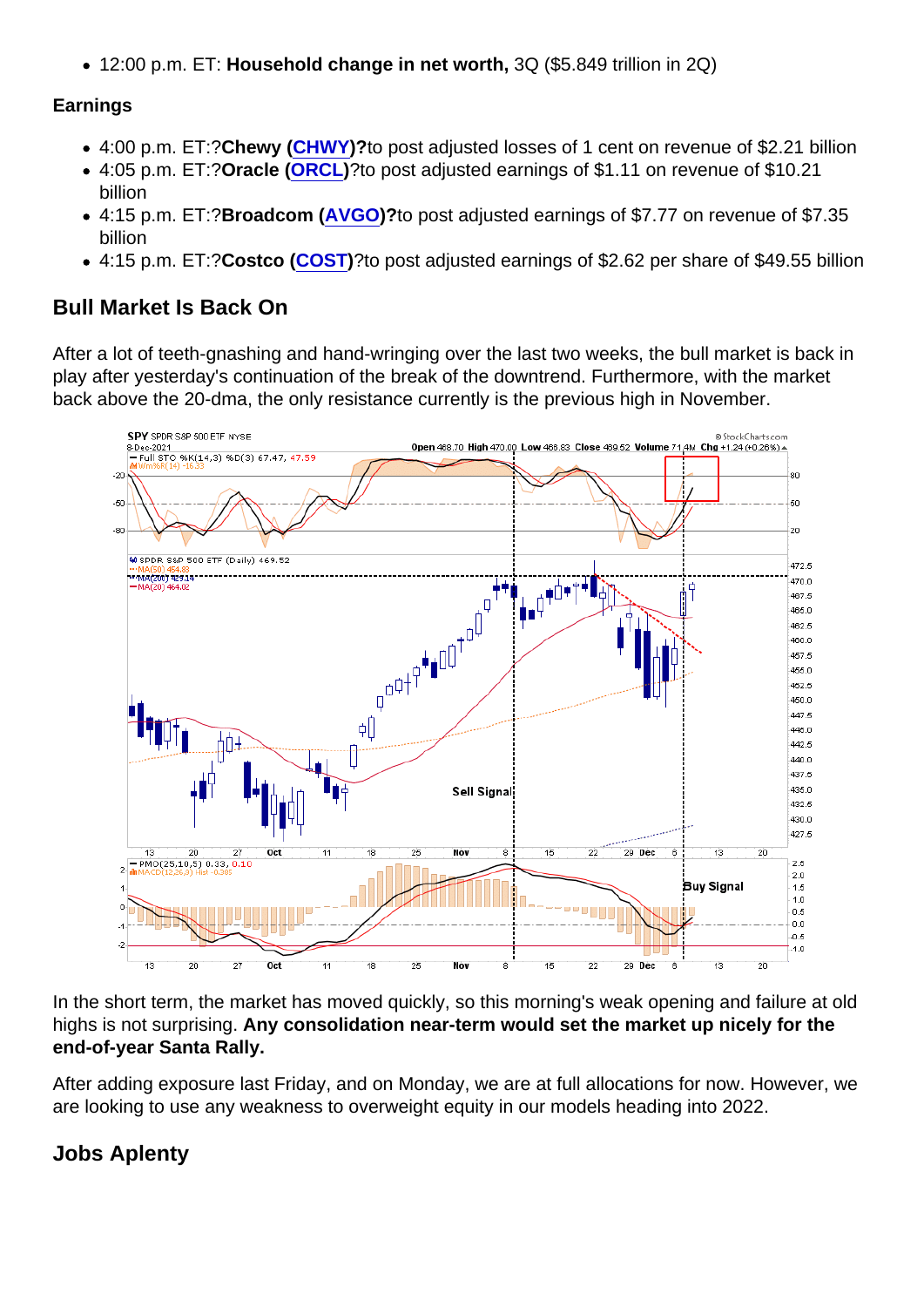The BLS JOLTs report once again confirmed there is a severe shortage of labor. The report shows there are 11.033 million job openings, 400k more than last month. This data along with recent productivity and labor costs adds to the mounting evidence that corporate profit margins will come under pressure in the coming month. Simply, job seekers and current employees have more bargaining power today than in decades.

The first table provides context to how outsized the current number of job openings are versus the last 20 years. The second table breaks down the number of job openings by industry.

Apple's Nightmare Before Christmas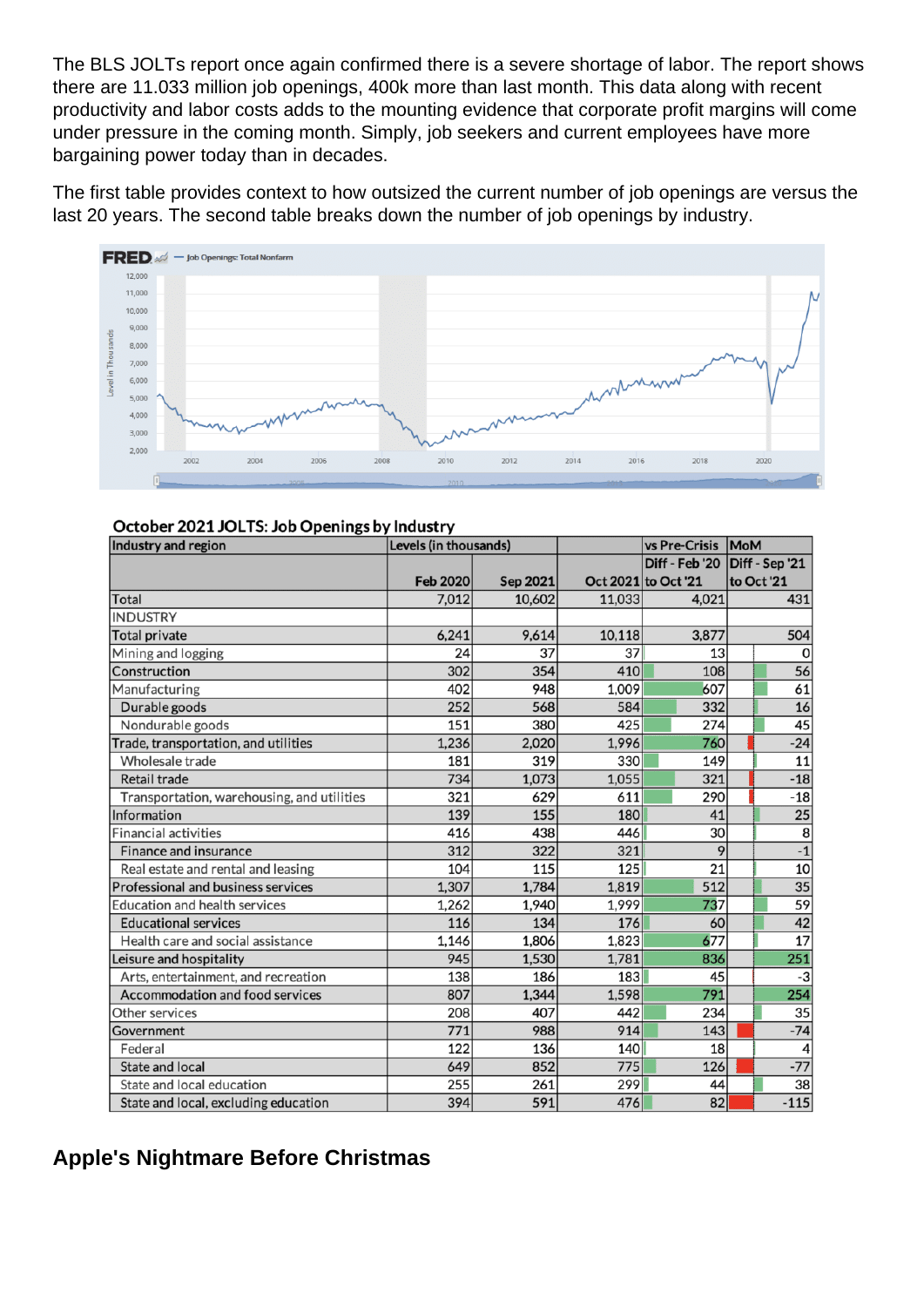Nikkei Asia published [Apple's Nightmare Before Christmas](https://asia.nikkei.com/Spotlight/The-Big-Story/Apple-s-nightmare-before-Christmas-Supply-chain-crisis-delays-gift-deliveries) this morning. The article details how chip shortages and energy restrictions are cutting down on Apple's ability to produce iPhones. Despite the bad news, it is not denting investor enthusiasm. Apple's stock price has been on a tear recently, rising 22% since early October. Our equity model holds a 3.75% position in Apple.

"Due to limited components and chips, it made no sense to work overtime on holidays and give extra pay for front-line workers," a supply chain manager involved told Nikkei Asia. "That has never happened before. The Chinese golden holiday in the past was always the most hustling time when all of the assemblers were gearing up for production."

After launching the iPhone 13 range and new iPads in September, Apple is falling millions of units short of its production goals and missing out on billions of dollars of revenue. In many countries, it is now too late for consumers to buy some Apple products in time to give as holiday gifts.

Also, another concern for Apple is the 1.89% sequential drop in unique virtual visits to the Apple website in the month of October after a two-month rally reflects the demand decline.

However, despite these negatives, investors continue to focus on the future for now. Such includes Apple's growing focus on developing autonomous vehicles and augmented reality/virtual reality technologies. These rapidly emerging areas present lucrative growth opportunities for the long haul.

Importantly, Apple has ramped up its efforts in this direction by acquiring small tech firms dealing in AR hardware, 3D gaming, machine learning, and VR software, like SensoMotoric, Flyby Media, Emotient, TupleJump, Turi, etc. Moreover, Apple?s AR platform ?ARKit? helps developers to build AR experiences for the iOS platform.

The [SimpleVisor](https://simplevisor.com) technical rank tells the tale of investor enthusiasm.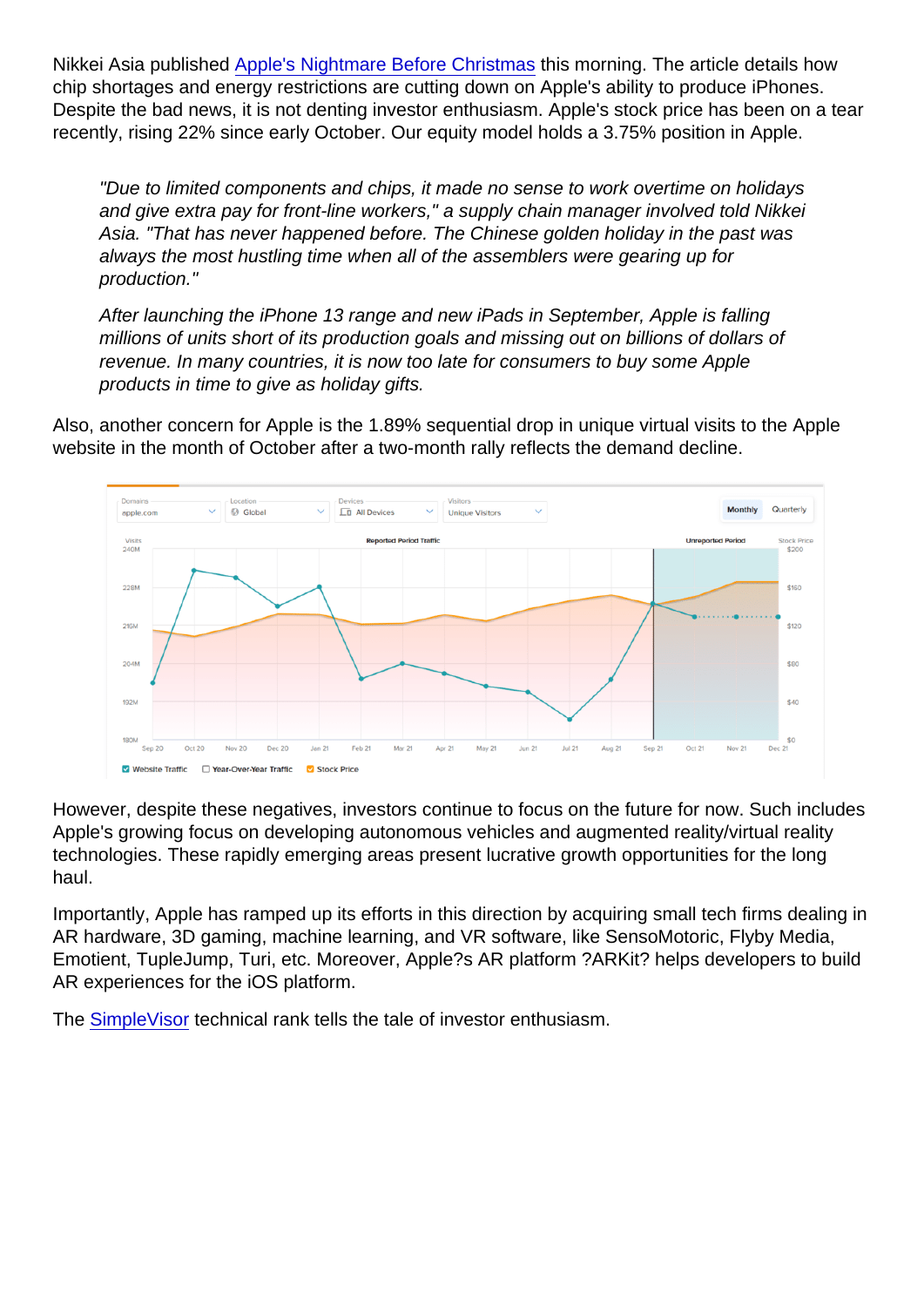Is The Short Term Rally Here To Stay?

Consumer Credit is Finally Slowing Down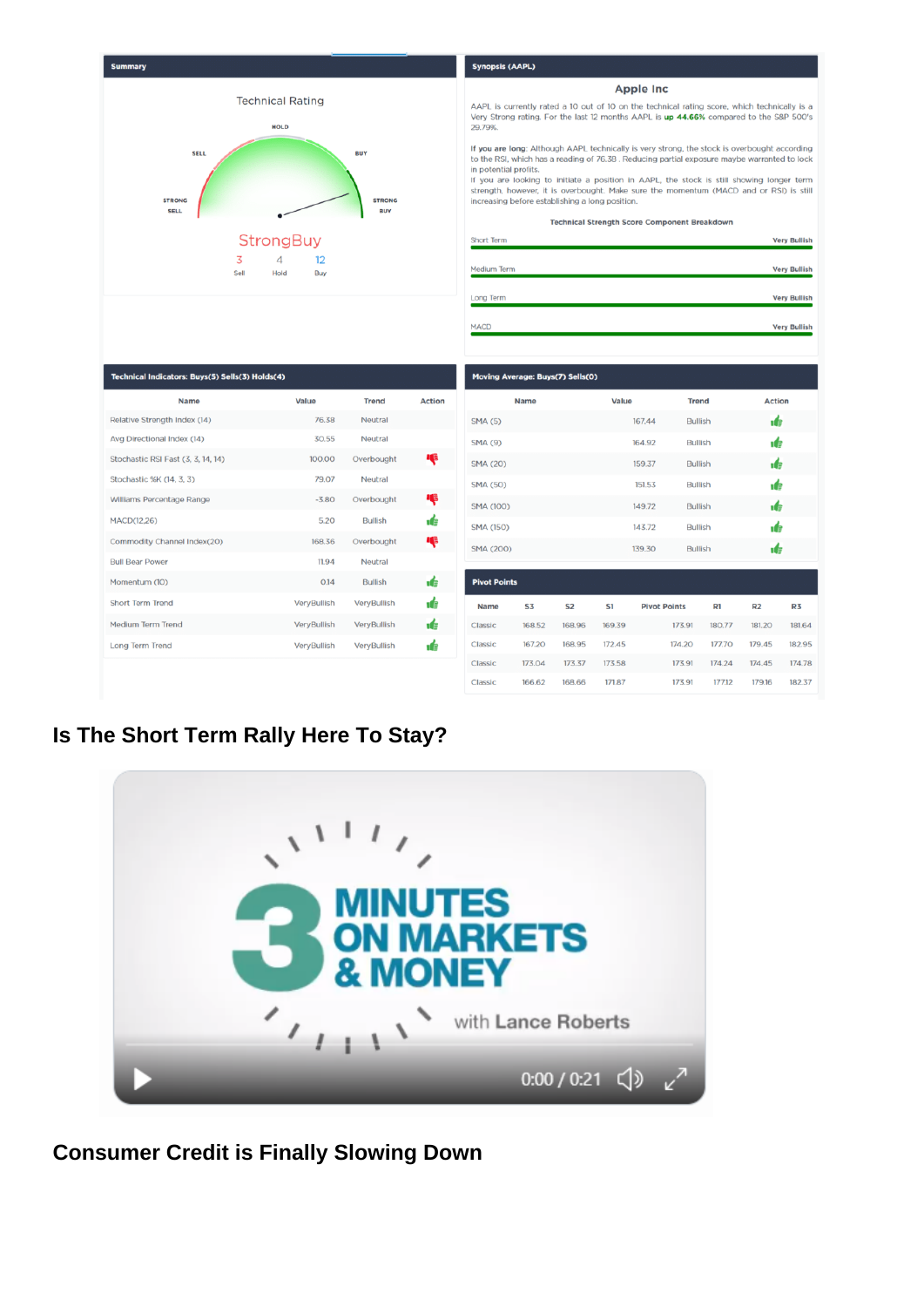Consumer Credit rose by \$16.9 billion in October almost half of an expected \$30 billion increase. It also marks a sharp slowdown from September's \$27.8 billion growth. As stimulus checks were wound down, consumers started relying more on credit card debt and mortgage refinancings to meet their needs and compensate for inflation. One month does not make a trend, but this new data point along with weak consumer spending data for Black Friday and Cyber Monday argues consumer activity may be slowing.

# **Inflated Caffine**

"We're all bored of hearing and reading about inflation, but our ears pricked up when we heard that coffee prices are at their **highest level for more than a decade**, at ~\$2.50 per pound. Few commodities invoke emotion like coffee, with **62% of Americans** drinking coffee every single day ? each one of which gets through **3.1 cups on average** ." - Chartr



## **U.S. Multiple Expansion vs. The World**

The graph below, courtesy of Top-Down Charts, shows that since the Financial Crisis the CAPE P/E ratio has expanded 3x in the United States versus staying relatively flat in developed and emerging foreign markets. One reason to partially explain the outperformance is that U.S. equity